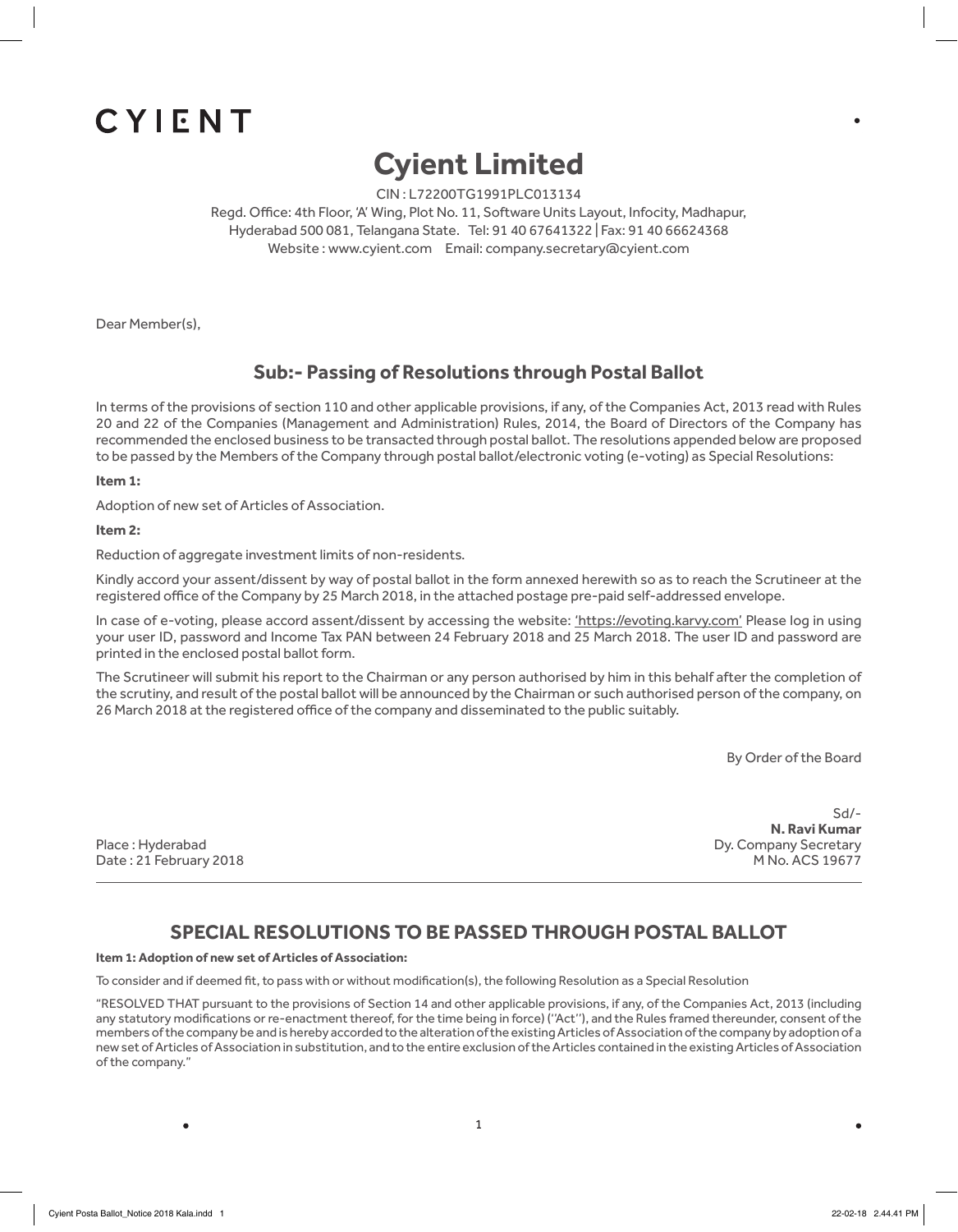"RESOLVED FURTHER THAT Mr. Krishna Bodanapu, Managing Director & CEO, Mr. Sudheendhra Putty, Company Secretary and Mr. N. Ravi Kumar, Dy. Company Secretary, be and are hereby severally authorised to take such steps and do all such acts, deeds and things as is considered necessary, expedient, usual, proper or incidental in relation to the said matter and take such actions and give such directions as they may consider as necessary or desirable to give effect to this Resolution".

#### **Item 2: Reduction of aggregate investment limits of non-residents:**

To consider and if deemed fit, to pass with or without modification(s), the following Resolution as a Special Resolution

"RESOLVED THAT subject to the approval of the Reserve Bank of India (RBI) and such other approvals as may be required, consent of the company be and is hereby accorded to the reduction of aggregate Investment limits of non-residents from the existing 100% to 49% of the total paid up share capital of the company."

"RESOLVED FURTHER THAT subject to the approval of the Reserve Bank of India (RBI) and such other approvals as may be required, consent of the company be and is hereby accorded to the reduction of Investment limits through purchase of Capital Instruments of the company on a recognized Stock Exchange in India by Registered Foreign Portfolio Investors (RFPI), Foreign Institutional Investors (FII), Non Resident Indians (NRI) and Overseas Citizens of India (OCI) from the existing 100% to 47% of the Equity Share Capital of the company."

"RESOLVED FURTHER THAT Mr. Krishna Bodanapu, Managing Director & CEO, Mr. Sudheendhra Putty, Company Secretary and Mr. N. Ravi Kumar, Dy. Company Secretary, be and are hereby severally authorised to take such steps and do all such acts, deeds and things as is considered necessary, expedient, usual, proper or incidental in relation to the said matter and take such actions and give such directions as they may consider as necessary or desirable to give effect to this Resolution".

## **EXPLANATORY STATEMENT FOR BOTH THE RESOLUTIONS PURSUANT TO SECTION 102(1) AND 110 OF THE COMPANIES ACT, 2013**

#### **Item 1**

The Companies Act, 2013 (New Act), read with Rules made thereunder, has brought out various changes in the provisions that were contained in the Companies Act 1956 (Old Act). The existing Articles of Association (AOA) of the company was formulated based on the provisions of the Old Act and therefore contains certain provisions which are not in line with the provisions of the New Act. The New Act provides that in case of conflict with the provisions of the New Act and the AOA of a company, the provisions of the New Act will prevail. However, it is considered desirable to amend the AOA of the company to bring it in line with the provisions of the New Act. Further, subsequent to the sale of entire stake of shares held in the company by certain long term investors, Part B of the AOA have been rendered redundant. Hence, while the new AOA is adopted, Part B or any references to it are also being dropped. This requires approval of the Members through Postal Ballot.

As per the provisions of Section 14 of the Act, alteration of the AOA of the company needs to be approved by the members of the company.

Further, in terms of the provisions of section 110 of the Act, read with rule 22 of Companies (Management and Administration) Rules 2014, the approval of the members may be taken through postal ballot instead of transacting such business at a general meeting.

The Board of Directors on 21 February 2018 has accorded its approval for adoption of new set of Articles of Association. Your Directors recommend the same to be passed as a Special Resolution.

The existing AOA of the company and the draft of proposed AOA and a brief comparative statement thereof is available on the company's website at www.cyient.com for perusal by the members. Member(s) interested in obtaining a physical copy of the AOA can send in their request to the company email Id: company.secretary@cyient.com

None of the directors or key managerial personnel (KMP) or relatives of directors and KMP is concerned or interested in the above resolution except to the extent of their respective shareholding.

#### **Item 2**

The company, in line with its strategy, intends to develop Products/Solutions especially targeting opportunities around Smart Cities, Electronics Hardware manufacturing, Offset and Indian Defence procurement. The company's defence business focuses on non-lethal technology for military application in communications (e.g., Tactical Radio) and surveillance (e.g., UAV system, Radar system) and will always exclude arms and ammunition, explosives and similar forms of lethal weapons. Participation in some of these market opportunities requires that the company be owned and controlled by resident citizens/entities. For manufacturing, especially in the areas of strategic importance like defence, the company requires an Industrial Licence. One of the stipulations for the same is non-resident shareholding of less than 49%. Consequent upon the exit of First Carlyle Ventures Mauritius and Carrier International Mauritius Limited, the company's total non-resident shareholding as on 16 February 2018 is approximately 44.68% (comprising Foreign Direct Investment 1.60% and Foreign Portfolio Investment viz., RFPI/FII/NRI/OCI 43.08%). This presents an opportunity to put a cap on total non-resident shareholding up to 49% to comply with regulatory guidelines required for 'Make in India' projects. Accordingly, it has been decided to put a cap on total nonresident shareholding up to 49% of the paid up share capital of the company.

To achieve the above objective, it is decided to reduce the limits of holding by Registered Foreign Portfolio Investors (RFPI), Foreign Institutional Investors (FII), Non Resident Indians (NRI) and Overseas Citizens of India (OCI) purchased on a recognized stock exchanges in India from the existing 100% to 47% of the Equity share capital. In pursuance to the Notification issued by the Reserve Bank of India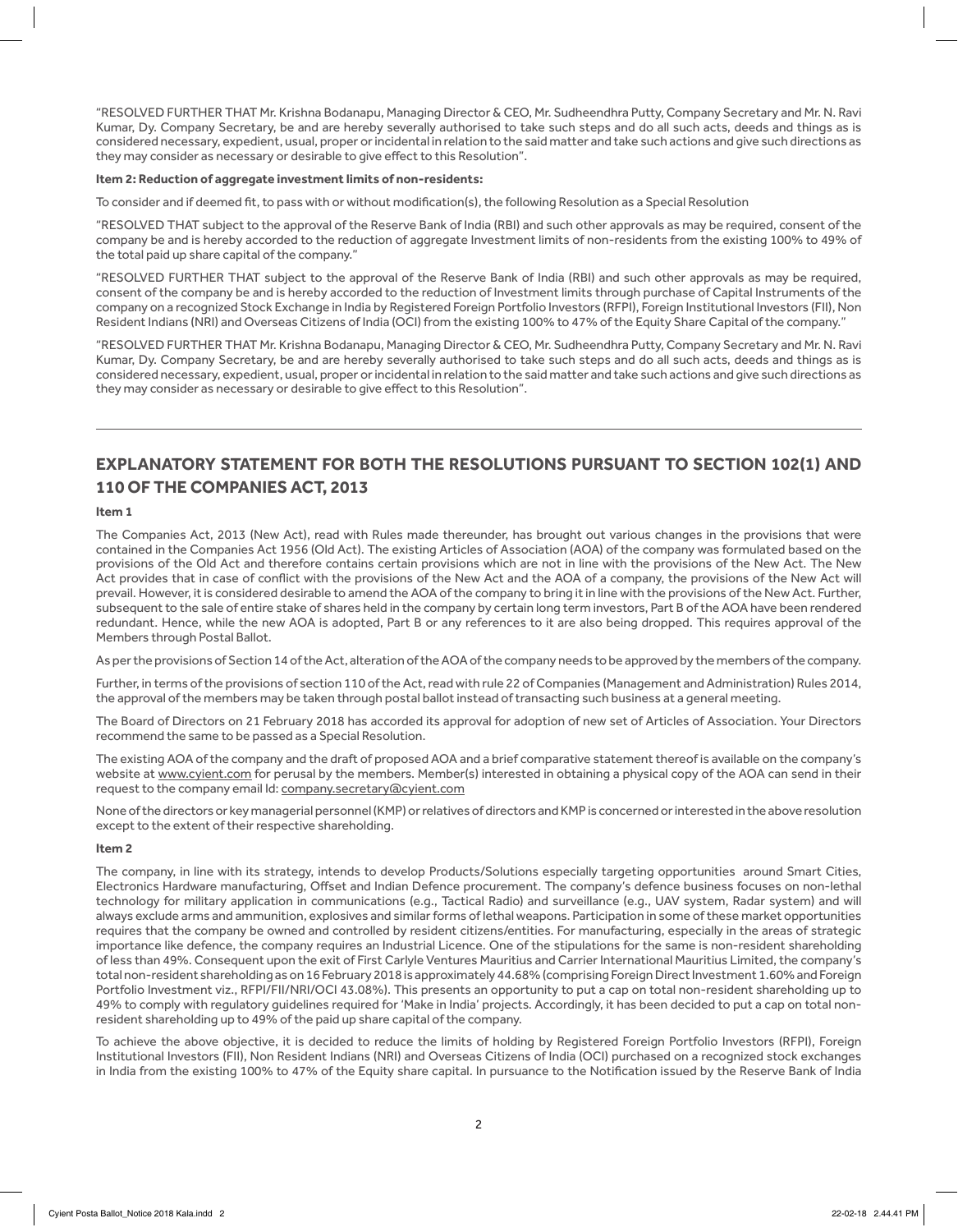(RBI) in this regard, viz., Notification No. FEMA 20(R)/2017RB, dated 7 November 2017, the RBI monitors the ceilings on RFPI/FII/NRI/OCI investments in Indian companies on a daily basis. For effective monitoring of foreign investment ceiling limits, the RBI has fixed cutoff points that are two percentage points lower than the actual ceilings. The cut off point in this case would be 45%. Once the aggregate net purchases of equity shares of the company by RFPI/FII/NRI/OCIs reach the cut off point, which is 2% below the overall limit, the Reserve Bank cautions all designated bank branches so as not to purchase any more equity shares of the respective company on behalf of RFPI/ FII/NRI/OCIs without prior approval of the RBI. The link offices are then required to intimate the RBI about the total number and value of equity shares of the company they propose to buy on behalf of RFPI/FII/NRI/OCIs . On receipt of such proposals, the RBI gives clearances on a first-come-first-served basis till such investments in the company reach 47%. On reaching the aggregate ceiling limit, the RBI advises all designated bank branches to stop purchases on behalf of their RFPI/FII/NRI/OCIs clients. The RBI also informs the general public about the `caution' and the `stop purchase' in these companies through a press release. According to the RBI Notification mentioned above, the limit can be reduced by passing a special resolution by the members of the company.

Your Directors recommend the same to be passed as a Special Resolution.

None of the directors or key managerial personnel (KMP) or relatives of directors and KMP is concerned or interested in the above resolution except to the extent of their respective shareholding.

You are requested to communicate your assent or dissent for each of the aforesaid resolutions, in accordance with the instructions set out herein.

By Order of the Board

Date: 21 February 2018

Sd/- **N. Ravi Kumar** Place : Hyderabad Dy. Company Secretary

### **Notes:**

- 1. The Notice is being sent by Courier (electronically, by email, to those members who have registered their email addresses with the company) to all Members, whose names appear in the company's Register of Members as at the close of business hours on 16 February 2018.
- 2. Documents pertaining to the Resolutions are open for inspection at the Registered Office of the company between10.00 a.m. and 2.00 p.m. on any working day till the last date of voting i.e., 25 March 2018.
- 3. Please see the instructions for voting by postal ballot (including e-voting) which have been printed herein.
- 4. In case of e-voting on the website: 'https://evoting.karvy.com', voting will commence on and from 09.00 a.m. on 24 February 2018 and end at 05.00 p.m. on 25 March 2018.

## **INSTRUCTIONS FOR VOTING**

#### **Voting in Physical form:**

- 1. A member desiring to exercise vote by Postal Ballot may complete the postal ballot form (no other form or photocopy thereof is permitted) and send it to the Scrutineer in the attached self-addressed envelope. Postage will be borne and paid by the company. However, the envelope containing the postal ballot form, if sent by courier or any other mode at the expense of the member, will also be accepted.
- 2. Duly completed postal ballot forms should reach not later than 05.00 p.m. on 25 March 2018. All postal ballot forms received thereafter will be treated as if the reply from the member has not been received.
- 3. Assent or dissent to the proposed resolution may be recorded by placing a tick mark  $(v)$  in the appropriate column.
- 4. This form is to be completed and signed by the member (as per signature registered with the company). In case of joint holding, this form should be completed and signed by the first-named member and in his/her absence, by the next named member. There will be only one postal ballot form for each folio irrespective of the number of joint holder(s).
- 5. In case the form is signed by the Power of Attorney holder for and on behalf of the member, it must be accompanied by the Power of Attorney. In case of shares held by companies, trusts, societies and bodies corporate, the duly completed postal ballot form should be accompanied by a certified true copy of the Board/Governing Body Resolution.
- 6. Unsigned postal ballot forms will be summarily rejected.
- 7. A member need not use all his votes nor he need to cast all his votes in the same manner.